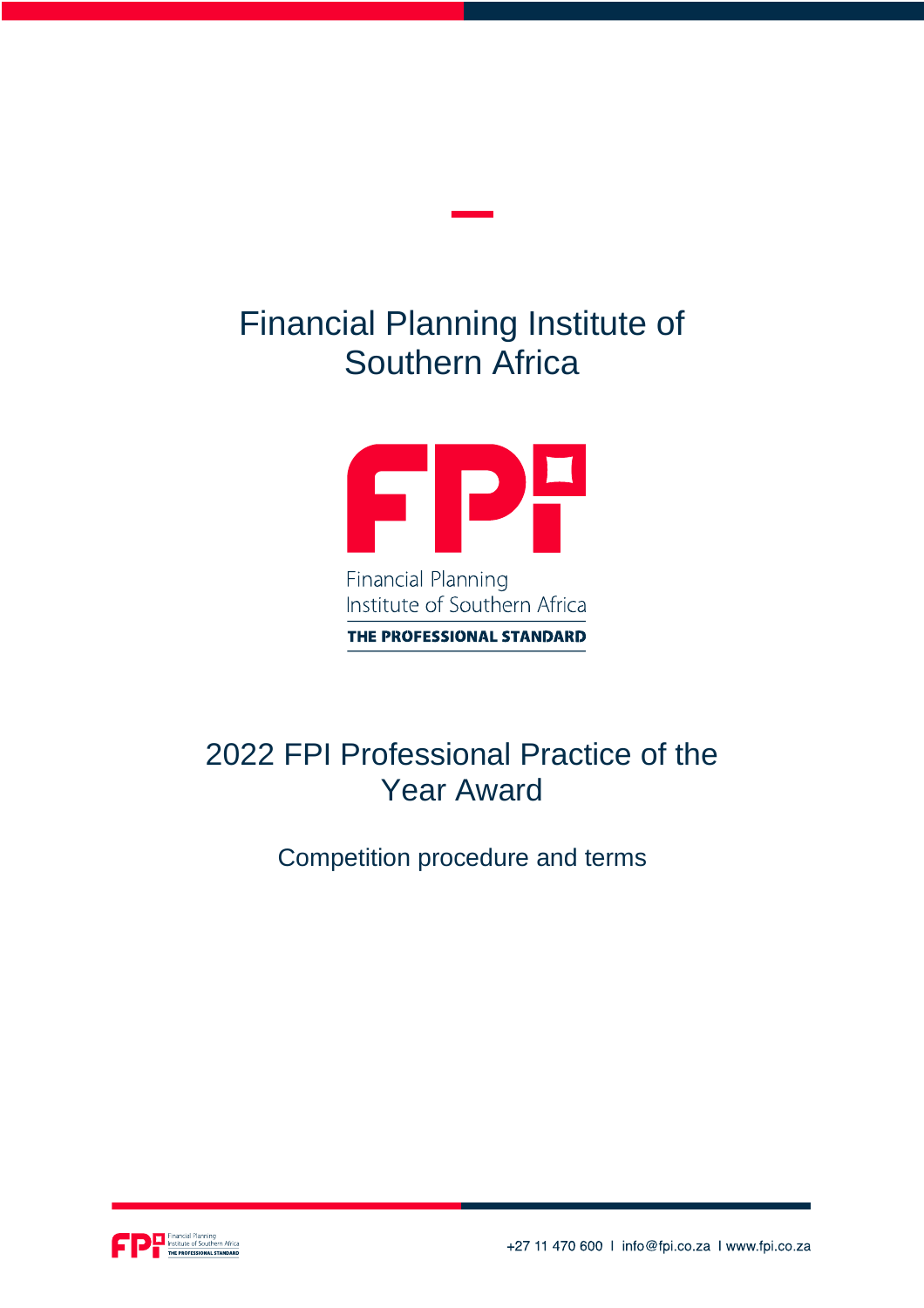

## **2022 FPI Professional Practice of the Year**

#### **Competition procedure**

- a) To enter the FPI Professional Practice of the Year competition, an entrant must be a current FPI Approved Professional Practice in good standing.
- b) Once an entrant has accepted the conditions of this document, FPI certification and standards department will conduct a desktop audit/evaluation to see if the practice still meets FPI's standards and regulations.

This includes, but is not limited to:

- a good standing audit of all persons connected to and involved with the practice (this includes KI's, representatives, paraplanners and directors/owners of the practice);
- the practice's website and overall look and presence on the world wide web and social media;
- involvement with FPI and participation in FPI communities; and
- involvement in consumer education initiatives.

Following assessment of the above, entrants will be informed whether they progress to round 2 which is a site audit/evaluation. Covid-19 will be considered so round 2 may be done virtually.

c) Entrants who were successful in round 1 will be notified that they progress to round 2. Round 2 entrants will be assessed on all important & relevant aspects of compliance and FPI practice standards. Please use the [FPI Revised](https://www.fpi.co.za/documents/Code%20of%20Ethics%20and%20Practice%20Standards.pdf) [Code of Ethics and Practice](https://www.fpi.co.za/documents/Code%20of%20Ethics%20and%20Practice%20Standards.pdf)  [Standards](https://www.fpi.co.za/documents/Code%20of%20Ethics%20and%20Practice%20Standards.pdf) as a reference. Correct use of FPI marks will also be assessed during the site visit.

The round 2 panel consists of FPI senior representatives, at least one compliance expert as well as FPI's appointed public relations officer.

- d) A panel of FPI-appointed adjudicators, including but not limited to the FPI CEO and FPI chairperson as well as FPI's media partner will evaluate the outcomes of round 1 and round 2 and may call on the professional practice to clarify any matters. The top three is then shortlisted, notified, announced in the media and invited to the Gala dinner.
- e) The winner will be announced at the FPI Annual Convention Gala dinner.